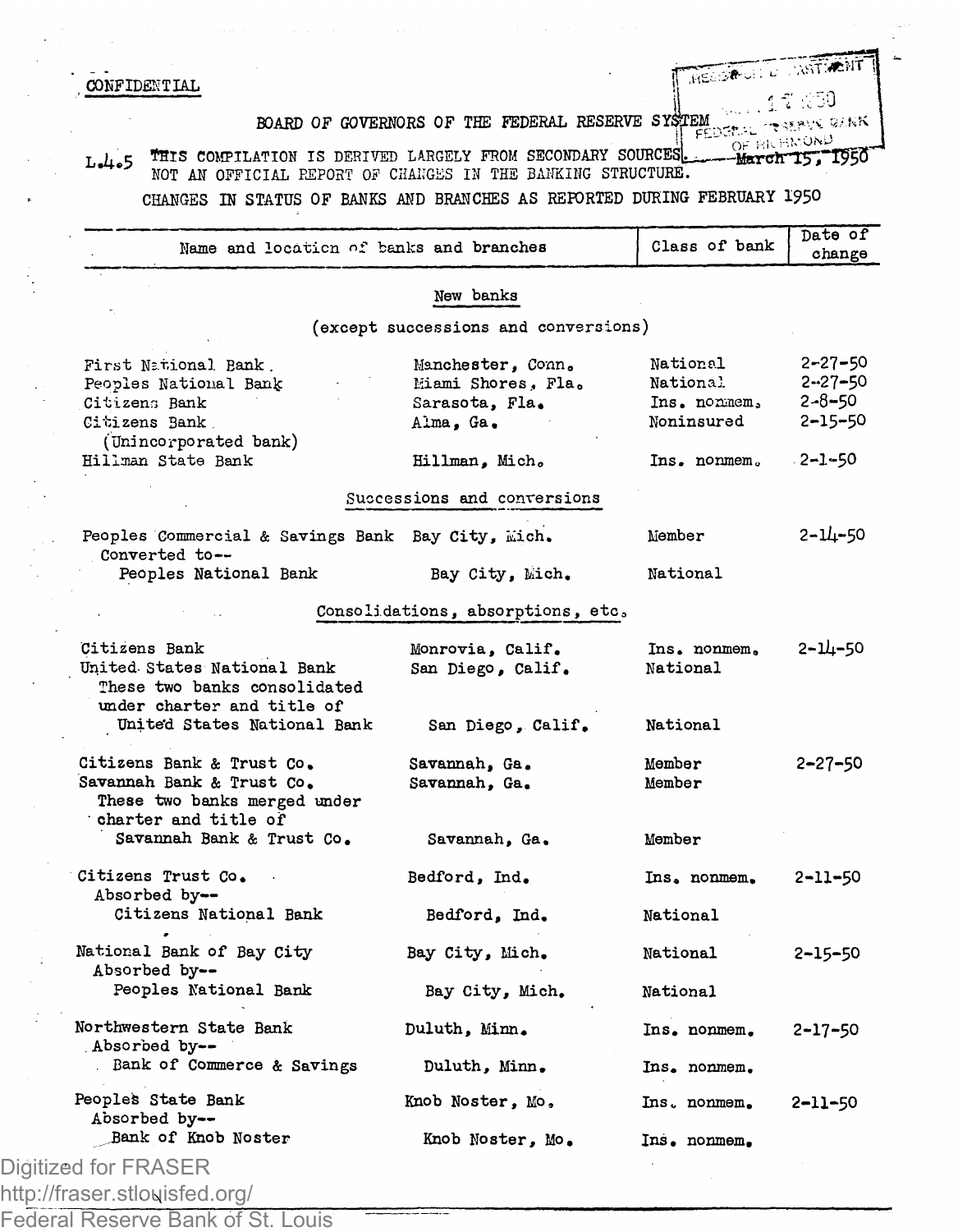| Name and location of banks and branches                                      |                                                                                               | Class of bank              | Date of<br>change             |
|------------------------------------------------------------------------------|-----------------------------------------------------------------------------------------------|----------------------------|-------------------------------|
|                                                                              | Consolidations, absorptions, etc. - Cont'd                                                    |                            |                               |
| Bank of Auburn                                                               | Auburn, Wash.                                                                                 | Ins. nonmem.               | 2-14-50                       |
| Absorbed by --<br>National Bank of Commerce                                  | Seattle, Wash,                                                                                | National                   |                               |
| Somerset National Bank<br><b>Contract</b><br>Absorbed by-                    | Barker, N. Y.                                                                                 | National                   | $2 - 1 - 50$                  |
| Niagara County Nat'l Bk.&Tr.Co. Lockport, N. Y.                              |                                                                                               | National                   |                               |
|                                                                              | Admissions of State banks to Federal Reserve Membership                                       |                            |                               |
| Farmers State Bank<br>First State Bank                                       | Breckenridge, Mich.<br>Pittsburg, Texas                                                       | Ins. nonmem.<br>Noninsured | $2 - 1 - 50$<br>$2 - 24 - 50$ |
|                                                                              | Changes in name or location                                                                   |                            |                               |
| Peoples Savings Bank<br>Name changed to --<br>Peoples Bank                   | Murray, Ky.                                                                                   | Ins. nonmem.               | 2-23-50                       |
| Centreville State Bank<br>Name of town changed to                            | Centerville, Mich.<br>Centreville, Mich.                                                      | Member                     | $1 - 1 - 50$                  |
| Industrial Bank<br>Name changed to --<br>Bank of St. Louis                   | St. Louis, Mo.                                                                                | Ins. nonmem.               | $2 - 1 - 50$                  |
| Pan American Trust Co.<br>Name changed to--<br>American Trust Co.            | New York, N.Y.                                                                                | Member                     | 2-1-50                        |
| American National Bank<br>Name changed to --<br>First American National Bank | Nashville, Tenn.                                                                              | National                   | $2 - 1 - 50$                  |
|                                                                              | Branches established                                                                          |                            |                               |
|                                                                              | (excluding offices at military reservations but in-<br>cluding banks converted into branches) |                            |                               |
| Birmingham Trust National Bank<br>East Lake Office<br>(De novo)              | Birmingham, Ala.<br>7524 First Avenue, North                                                  | National                   | $2 - 6 - 50$                  |
| Mountain Brook Office<br>(De novo)                                           | 2803 Cahaba Road                                                                              |                            | 2-13-50                       |
| United States National Bank<br>Monrovia Office<br>(Formerly Citizens Bank)   | San Diego, Calif.<br>102 So. Myrtle Ave.<br>Monrovia, Calif.                                  | National                   | 2-14-50                       |
|                                                                              |                                                                                               |                            |                               |

Digitized for FRASER http://fraser.stlouisfed.org/ Federal Reserve Bank of St. Louis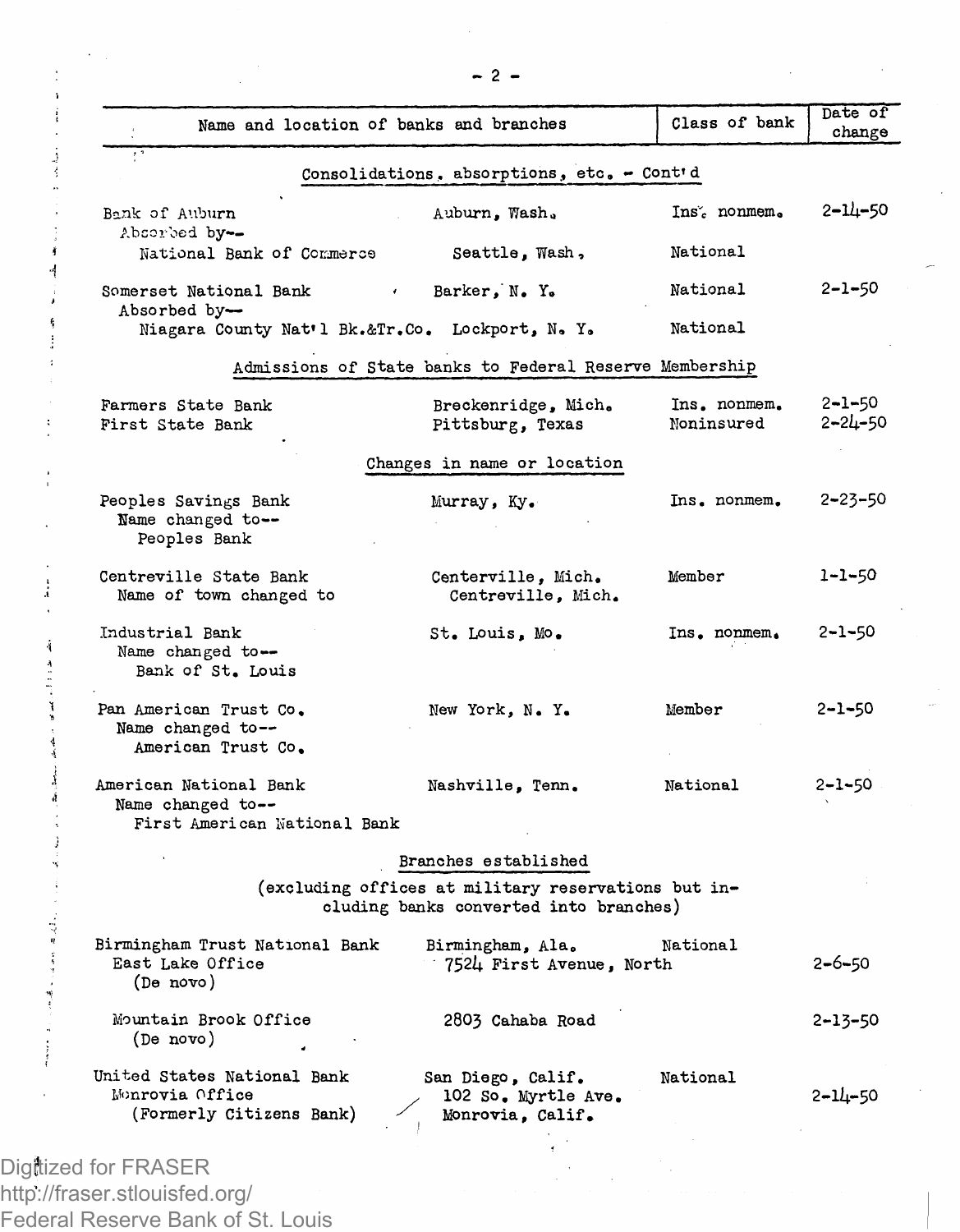|                                                                                                                                                                                                                                                                                                             | Name and location of banks and branches                                                       | Class of bank   | change        |
|-------------------------------------------------------------------------------------------------------------------------------------------------------------------------------------------------------------------------------------------------------------------------------------------------------------|-----------------------------------------------------------------------------------------------|-----------------|---------------|
|                                                                                                                                                                                                                                                                                                             | Branches established - Cont'd                                                                 |                 |               |
|                                                                                                                                                                                                                                                                                                             | (excluding offices at military reservations but in-<br>cluding banks converted into branches) |                 |               |
| Home National Bank & Trust Co.<br>Uptown Branch<br>(De nov)                                                                                                                                                                                                                                                 | Meriden, Conn.<br>489 Broad Street                                                            | National        | 2-1-50        |
| Industrial Trust Co.<br>Drive-in Branch<br>(De novo)                                                                                                                                                                                                                                                        | Wilmington, Del.<br>Delaware Avenue between<br>Washington and West Sts.                       | Member          | $2 - 20 - 50$ |
| Savannah Bank & Trust Co.<br>Uptown Branch<br>(Formerly Citizens Bank & Tr. Co.)                                                                                                                                                                                                                            | Savannah, Ga.<br>1 Bull Street                                                                | Member          | $2 - 27 - 50$ |
| Fidelity Trust Co.<br>Drive-In Branch<br>(De novo)                                                                                                                                                                                                                                                          | Indianapolis, Ind.<br>1440 N. Meridian St.                                                    | Member          | $2 - 17 - 50$ |
| Baltimore National Bank<br>West Baltimore Office<br>(De novo)                                                                                                                                                                                                                                               | Baltimore, Md.<br>520 North Franklintown Rd.                                                  | National        | $2 - 23 - 50$ |
| Springfield Institution for Savings Springfield, Mass.<br>Forest Park Branch<br>(De novo)                                                                                                                                                                                                                   | 561 Summer Ave.                                                                               | Noninsured      | $2 - 20 - 50$ |
| Peoples National Bank<br>Washington Avenue Branch<br>(De novo; formerly head office<br>of Peoples Commercial & Savings<br>Bank. This bank converted to<br>Peoples National Bank and moved<br>to the former location of The<br>National Bank of Bay City<br>which was absorbed by Peoples<br>National Bank.) | Bay City, Mich.<br>900 Washington Ave.                                                        | National        | 2-15-50       |
| Citizens Commercial & Savings Bank Flint, Mich.<br>Clio & Flushing Roads Branch<br>(De novo)                                                                                                                                                                                                                | Clio & Flushing Roads                                                                         | Member          | 2-6-50        |
| Union Bank of Michigan<br>Paris-Wyoming Branch<br>(De novo)                                                                                                                                                                                                                                                 | Grand Rapids, Mich.<br>4305 S. Division Ave.                                                  | Member          | $2 - 23 - 50$ |
| First National Bank<br>North Jackson Branch                                                                                                                                                                                                                                                                 | Jackson, Miss.<br>Old Canton Road &                                                           | <b>National</b> | 2-6-50        |

http://fraser.stlouisfed.org/ Federal Reserve Bank of St. Louis

 $\sim 10^6$ 

**- 3 -**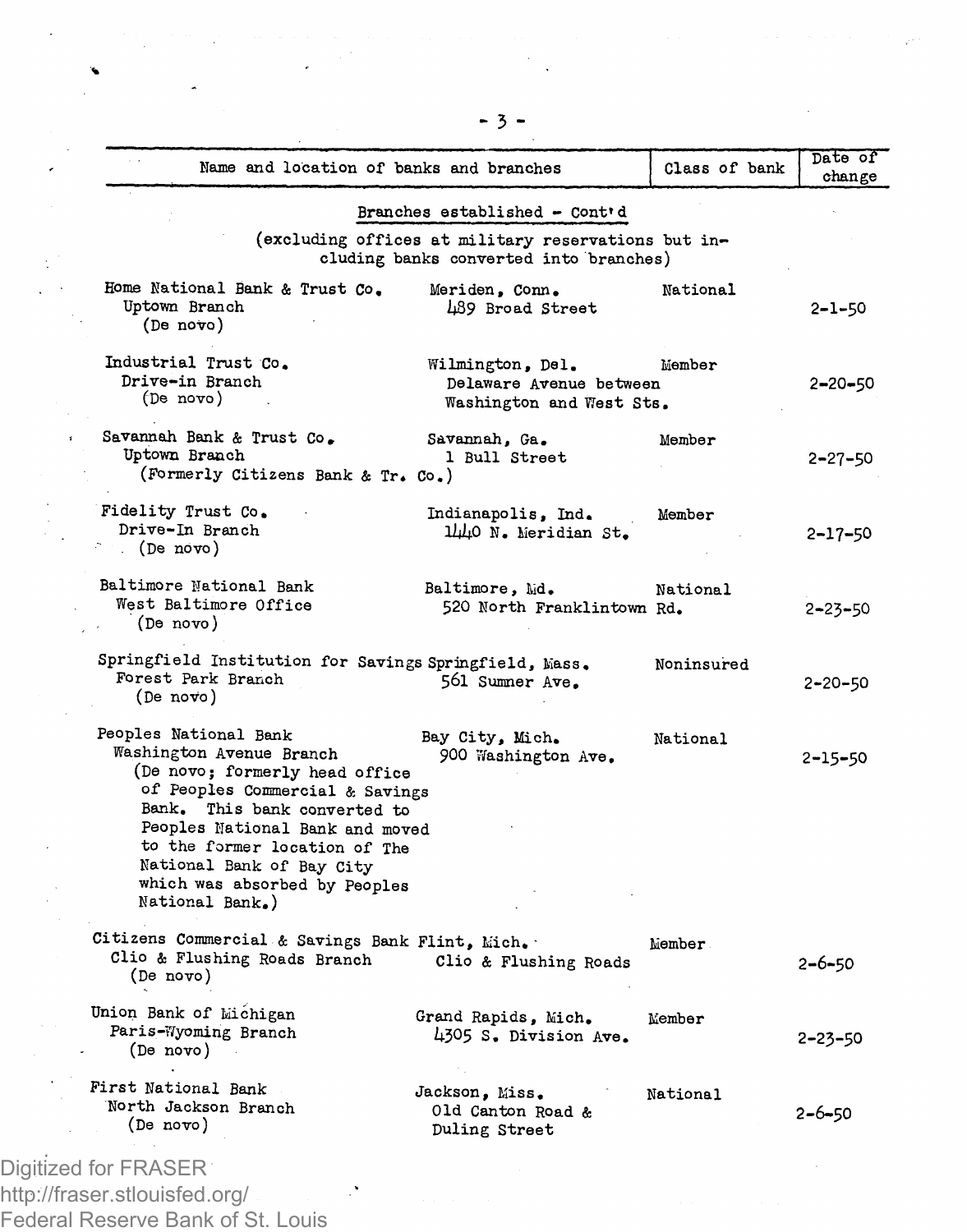| Name and location of banks and branches                                                                                                                                |                                                                                               | Class of bank | Date of<br>change |
|------------------------------------------------------------------------------------------------------------------------------------------------------------------------|-----------------------------------------------------------------------------------------------|---------------|-------------------|
|                                                                                                                                                                        | Branches established - Cont'd                                                                 |               |                   |
|                                                                                                                                                                        | (excluding offices at military reservations but in-<br>cluding banks converted into branches) |               |                   |
| Niagara County National Bk. & Tr. Co. Lockport, N. Y.<br>Barker Office<br>(Formerly Somerset National Bank)                                                            | Barker, M. Y.                                                                                 | National      | $2 - 1 - 50$      |
| City Bank Farmers Trust Co.<br>Fifth Avenue Branch<br>(De novo)                                                                                                        | New York, N. Y.<br>640 Fifth Ave.                                                             | Member        | 1-27-50           |
| Citizens & Southern Nat'l Bank of S.C. Charleston, S. C.<br>West Ashley Branch<br>(De novo)                                                                            | Section H, Avondale Ave.<br>St. Andrews Parrish. S.C.                                         | National      | $2 - 15 - 50$     |
| Pelzer-Williamston Bank<br>Pelzer Branch<br>(De novo)                                                                                                                  | Williamston, S. C.<br>Pelzer, S. C.                                                           | Ins. nonmem.  | $2 - 2 - 50$      |
| Banking & Trust Co.<br>Fall Branch<br>(De novo)                                                                                                                        | Jonesboro, Tenn.<br>Fall Branch, Tenn.                                                        | Ins. nonmem.  | $2 - 9 - 50$      |
| First Security Bank of Utah, N. A.<br>Auto Bank Branch<br>(De novo)                                                                                                    | Ogden, Utah<br>401 South Main St.<br>Salt Lake City, Utah                                     | National      | 2-14-50           |
| National Bank of Commerce<br>Auburn Branch<br>(Formerly Bank of Auburn)                                                                                                | Seattle, Wash.<br>Auburn, Wash.                                                               | National      | 2-14-50           |
|                                                                                                                                                                        | Branches acquired by absorption or purchase                                                   |               |                   |
| United States National Bank<br>Arcadia Office<br>(Formerly Arcadia Branch of<br>Citizens Bank, Arcadia, which<br>was absorbed by United States<br>National Bank)       | San Diego, Calif.<br>128 E. Huntington Dr.<br>Arcadia, Calif.                                 | National      | 2–14–50           |
| Peoples National Bank<br>509 East Midland Branch<br>(Formerly West Side Office of<br>The National Bank of Bay City,<br>which was absorbed by Peoples<br>National Bank) | Bay City<br>509 East Midland St.                                                              | National      | $2 - 15 - 50$     |

http://fraser.stlouisfed.org/

Federal Reserve Bank of St. Louis